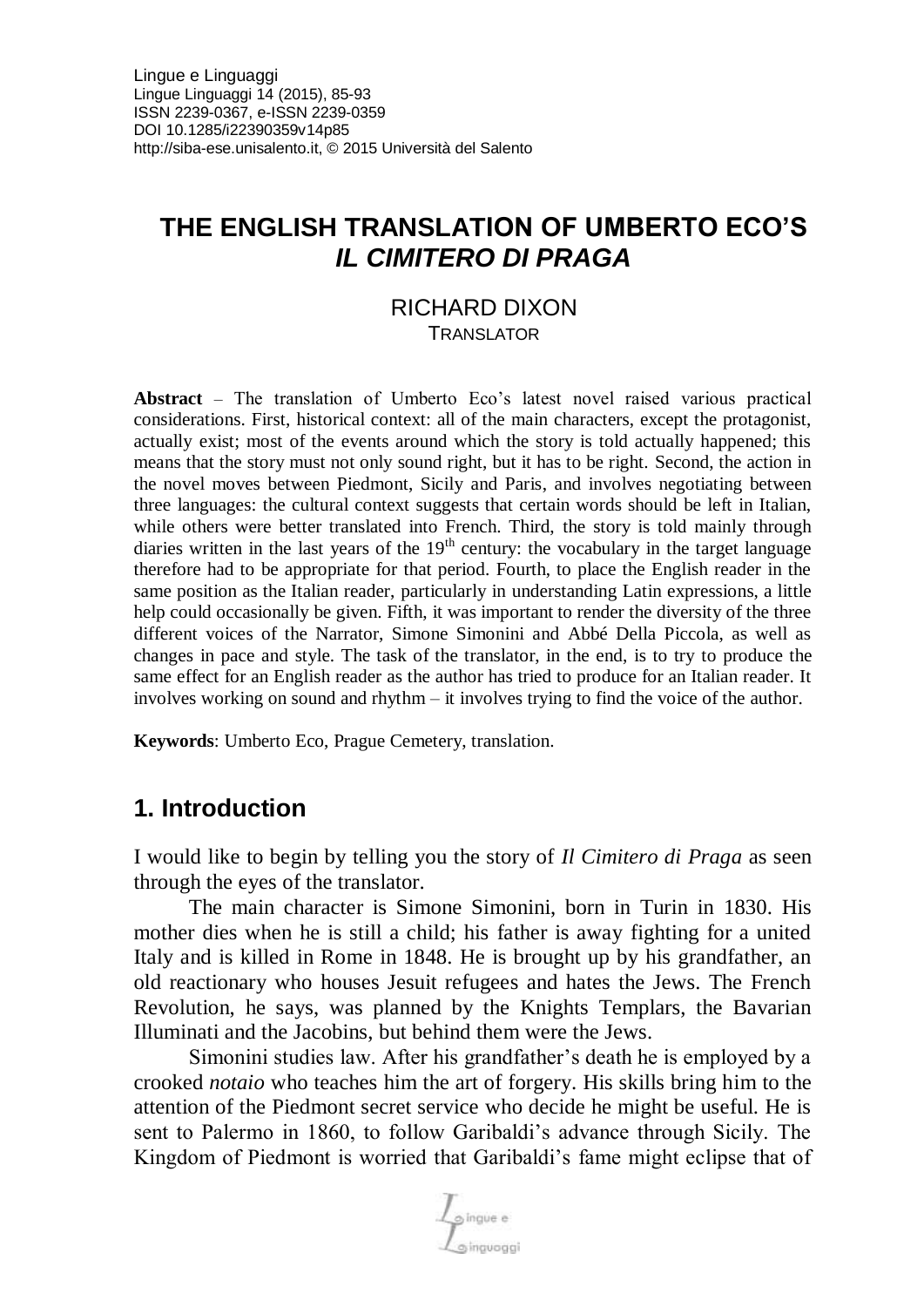their king, Vittorio Emanuele, or worse still, that he might proclaim a republic.

He meets Alexander Dumas, Nino Bixio and Ippolito Nievo. Simonini is ordered to destroy some heavily guarded documents in Nievo's possession. To do so, he blows up the ship on which Nievo is sailing, with the loss of all lives. Simonini has gone too far. He is banished to Paris.

He arrives there in 1861. We are now a third of the way through the novel. The remainder of the story is set here, where he sets up business forging documents in rooms over a junk shop near Place Maubert. He also works for the French secret service as a forger and fixer. Over the next thirtyfive years he lays traps for revolutionaries fighting against Napoleon III, provides intelligence during the days of the Paris Commune and forges the *bordereau*, the famous secret note that would trigger the Dreyfus Affair.

All of this earns him enough to pay the bills and to indulge his passion for fine food, but he wants to retire on a decent pension. He hatches a plan to forge what will one day become the infamous *Protocols of the Elders of Zion*, a document that claimed the Jews were plotting world dominion. Simonini's idea is first inspired by an account of a masonic gathering in Alexander Dumas's *Joseph Balsamo*, and he gradually embroiders it using other sources, each inspired by the other – Eugene Sue's *Les Mystéres du Peuple,*  Maurice Joly's *Dialogue in Hell between Machiavelli and Montesquieu* and a novel called *Biarritz* by a Prussian secret agent called Hermann Goedsche who uses Sir John Retcliffe as a *nom de plume*.

This story is told through diary entries written over a period of three weeks in 1897. But why? Because Simonini wakes up one morning suffering from loss of memory. He has suffered some kind of trauma and has to find out what has happened. Years earlier he had met a young doctor training at the Salpetrière Hospital, a certain Doctor Froïde, who had told him about *talking cures*. "Nothing in the world", says Simonini, "would persuade me to retell my story to a good Christian, let alone to a Jew",  $(p. 44)^1$  and so he decides to write down all he can remember in the hope that the hidden trauma might re-surface.

He works long hours to complete his account, but each time he falls asleep he wakes to find that someone has been at his diary, a mysterious Abbé Dalla Piccola, who seems to know far too much about Simonini's life. Dalla Piccola has his own story to tell, involving Freemasonry and the Catholic Church, and introduces another historical character, Léo Taxil, one of the greatest hoaxers of the  $19<sup>th</sup>$  century.

So the novel has three voices: the Narrator, Simone Simonini and Abbé Dalla Piccola.

<sup>&</sup>lt;sup>1</sup> Page references are to the English translation, *The Prague Cemetery*, published by Harvill Secker, London in 2011; references in Italian are to the original published by Bompiani in 2010.

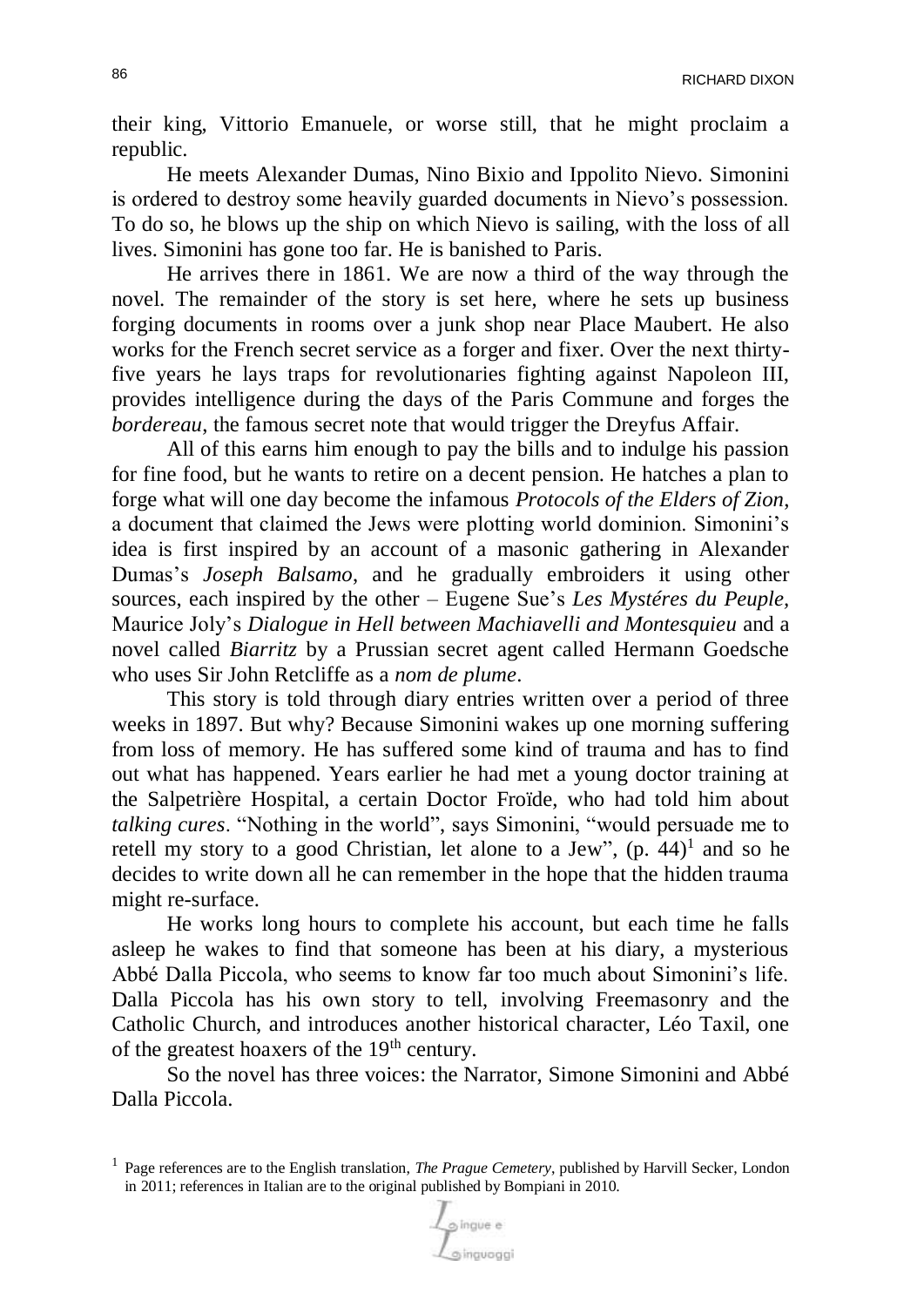### **2. Historical context**

As Eco explains in the postscript to the novel, "the only fictitious character in this story is the protagonist" (p. 433). From the translator's point of view, this means that the story must not only 'sound' right but has to be translated using words that are compatible with the historical context. Much of what Eco describes is well-documented: it was therefore essential during the translation process to go back to the sources.

For example, Eco gives detailed descriptions of events in Rome in 1848 and 1849; he uses eye-witness accounts of Garibaldi's advance through Sicily in 1860; we follow the Prussian invasion of Paris in 1869, the Paris Commune of 1870, the rise of anti-Semitism and the Dreyfus Affair in 1895. Military, political and social detail had to be historically correct – and that means accurate in English.

But the same accuracy is applied to those passages describing the treatment of hysteria, the benefits of cocaine, developments in bomb-making, Paris's most famous restaurants as well as its most disreputable brothels and brasseries, its strange religious cults and its myriad brands of freemasonry.

Eco is just as demanding when he indulges in his passion for lists, whether it is the long list of furnishings in Simonini's rooms over the junk shop in the opening pages of the novel, or the religious institutions suppressed by the Piedmont state (p. 80), or the half page of honorary titles given to a certain General Pike, the Grand Master of Universal Freemasonry, a man, it is said, who had a hand in Lincoln's assassination (p. 313).

There is no point in describing all the sources used, but I doubt whether such extensive research would have been possible before the arrival of the internet, and even long hours in libraries would be a poor substitute for the wealth of information more or less instantly available today. In short, in the days of the internet the translator has the tools to do a more reliable job than ever before.

## **3. Negotiating between three languages**

With most translation jobs it is a simple question of moving everything from one language to another. But here the translation involved negotiating between three languages: some of the text had to remain in Italian, some was in French and had to remain so, and some seemed better translated from Italian into French rather than English. All of this helped to give a sense of place, a sense of foreignness.

 $\mathcal{L}_{\text{gingue e}}$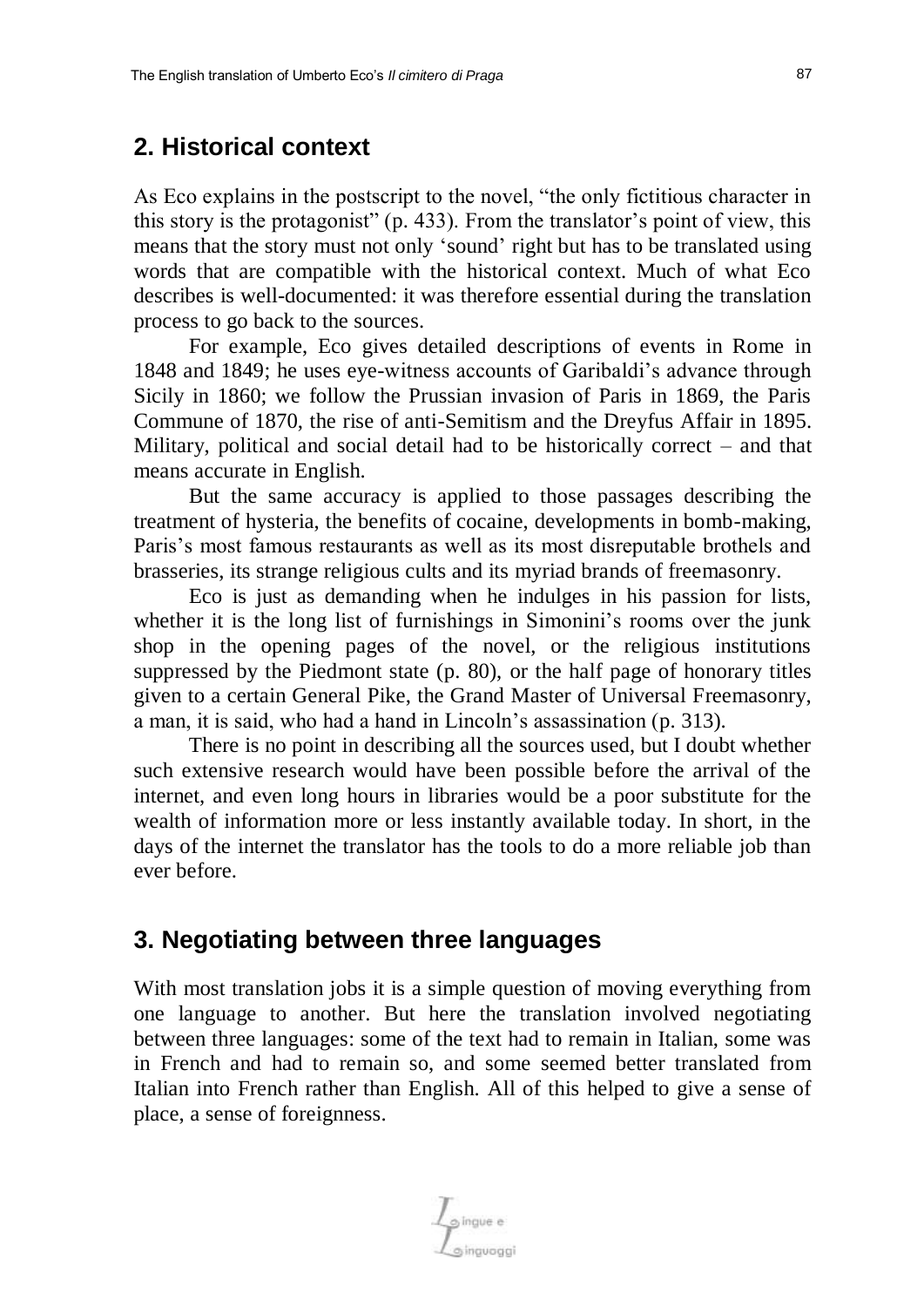88<br>RICHARD DIXON

#### *3.1. Italian*

Food plays a conspicuous role in the novel. <sup>2</sup> Names of Italian dishes obviously remained in Italian: most English readers are familiar with Italian menus, and to translate them would sound odd, or plain stupid.

What about titles? What was I to do with names like *avvocato* Simonini, *notaio* Rebaudengo or *cavalier* Bianco. The English don't use this kind of title – they don't translate well. And the meaning was clear from the context, so I left them as they were, rendering each title with initial capitals as it would be in English.

#### *3.2. French*

Two-thirds of the book takes place in France and the Italian text already used many French words. Descriptions were liberally scattered with such words as *arrondissement*, *mouchards*, *coiffeuse*, *flics* or *tombeur de femmes.*

The cultural proximity of England and France made it natural to translate many Italian words into French rather than English. In some cases there is really no choice – "per eccellenza" has to be *par excellence;* "colpo di grazia" and "colpo di teatro" naturally become *coup de grace* and *coup de théâtre*, and the same for "colpo di stato".

Not so obvious was *birreria*. My English dictionary gave me "alehouse", "public-house", "brewery", and I confess it took me a little while to realize that the obvious translation was *brasserie.* Likewise, the word *federato*, the soldier fighting to defend the Paris Commune, is generally referred to in the history books with the French word *fédéré*. But the dictionary gave me *federate* or *confederate* – fine for the American Civil War, but not here, so I used the French *fédéré*.

I rendered titles in French, and so "notaio Fournier" became *Maître Fournier* and, most importantly, "abate Dalla Piccola" became *Abbé Dalla Piccola*.

Most restaurant menus were already in French, but here again I translated into French when necessary, so that "bouillabaise alla nizzarda" became *bouillabaise à la nicoise*, "fegato d'oca" became *foie d'oie* and "trippa alla moda di Caen" became *tripes à la mode de Caen*.

But where should I stop? On page 19, Simonini walks through Place Maubert, the haunt of prostitutes who smell of cheap perfume mixed with sweat. And so, he says, "when I saw one of them approaching I would whirl my stick full circle, as if to form an inaccessible area of protection around me" [*una zona protetta e inaccessibile* (p. 28)]. Fair enough, but why, asks

 $2$  This is one area – Eco recently admitted – where, to judge from the reviews, he has failed in his intention: Simonini's substitution of food for sex was supposed to nauseate readers (interview with David Aaronovitch, Jewish Book Week, London, 26.02.2012).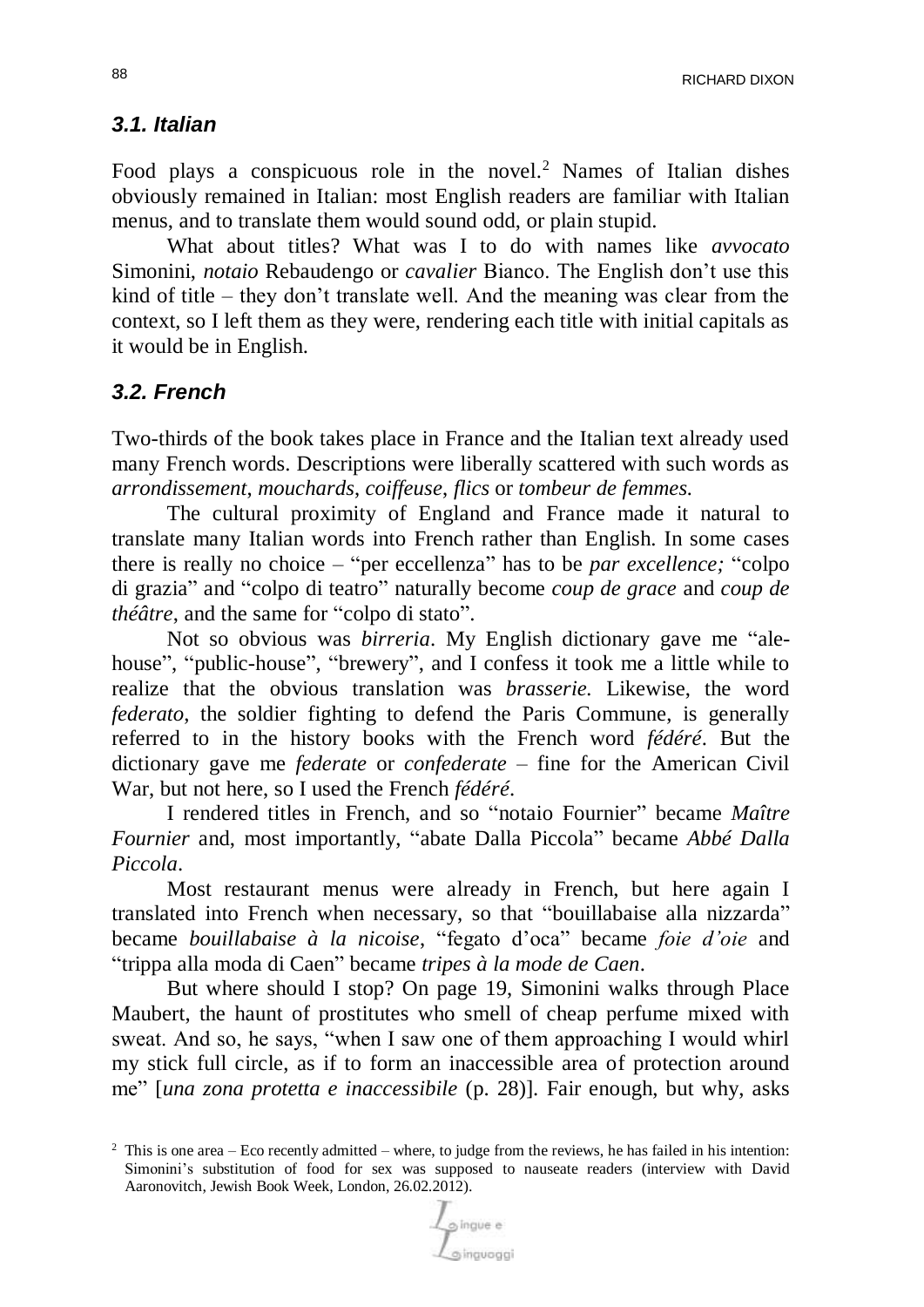one reader,<sup>3</sup> didn't I use the more obvious French expression *cordon sanitaire*? Why indeed. Perhaps here I stuck too close to the original. I don't know.

### **4. Choice of vocabulary**

Simonini and Abbé Dalla Piccola are writing their diary in 1897 and so it seemed natural to ensure that all the words I used in the translation would have been available at that time. This is something easily done – the OED is invaluable in this respect.

There is only one word, so far as I am aware, that Simonini couldn't have used. At the beginning of chapter 9, Simonini finds himself in a notorious bar called *Père Lunette*, sitting next to a woman who is drinking her "ennesimo absinthe" (p. 190). The only translation for "ennesimo", I think, is "umpteenth". But "umpteenth" came into the English language as British army slang during the First World War. It seemed such a small point that I decided to allow myself this slight anachronism. It was only recently, however, that I begin to wonder whether "ennesimo" itself was perhaps a later arrival into the Italian language, and that perhaps Simonini couldn't have used it in Italian either.

Another word I had doubts about was "gaffe" (p. 48). It didn't sound right. In fact, checking it out, I found that it didn't enter the English language until the early 20<sup>th</sup> century. The better word was *faux pas*, which had been in regular usage since the  $17<sup>th</sup>$  century.

The same reasoning led to the removal of a "hamster wheel". There is a description of a masonic ritual (p. 290) where an initiate was blindfolded and had to go through various trials. At one point he had to climb an "everlasting staircase", which gave him the feeling of climbing higher and higher when in fact he was at exactly the same height all the time. Eco's original version described this everlasting staircase as being like a hamster wheel. But hamsters were not domesticated until the 1930s and the first reference to hamster wheels does not appear until the late 1940s. Simonini could not have used the expression hamster wheel. I had rather destroyed Eco's graphic description, but he agreed it had to go.

Another change was made for a similar reason. In the original version, during the days of the Paris Commune of 1870, Simonini is offered a glass of Grand Marnier (p. 292). But Grand Marnier was first produced in 1880, ten years later. It is true that Simonini was writing down these recollections in 1897, and so he might have made a mistake when recalling what had happened twenty-seven years earlier, but Eco agreed it would be safer to

<sup>3</sup> Personal email.

 $\mathcal{L}_{\text{dip}}$ ingue e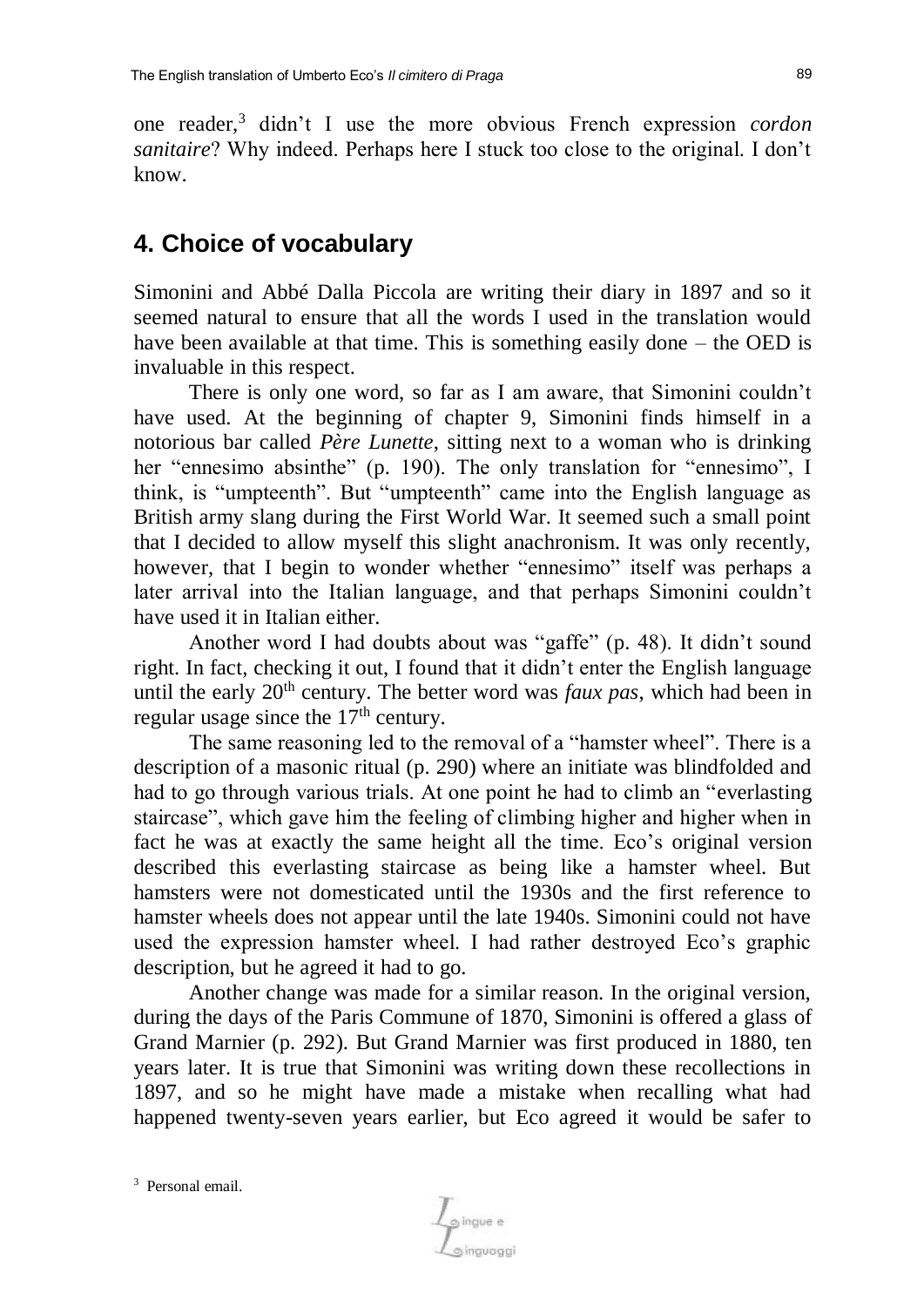change Grand Marnier to something else, so it became Green Chartreuse (p. 242).

For idiomatic expressions, an invaluable resource is the Google Ngram Viewer. This trawls a corpus of books between 1500 and 2008 and produces a graph showing the use of a particular word or phrase over that period. For individual words, such as "hamster" or "gaffe" it gives very much the same result as the OED, but is very useful when trying to find out when particular sayings or phrases first came into common use.

When it came to the translation of individual words, I had great difficulty, oddly enough, with the very first and the very last word of the book.

Chapter I begins: "Il passante che in quella grigia mattina del marzo 1897...". The obvious translation of "passante" is *passerby*, but here it doesn't quite fit. This is not a hypothetical person whom we see passing by, but someone we follow over place Maubert, down a narrow alley, into a junk shop and up a flight of stairs, to a room in which we see a figure at a desk, who turns out to be Simonini. So hardly a "passerby". I thought of starting it like this: *On that grey morning in March 1897, a person crossing*... but Eco felt it didn't work, and he was right. So the novel begins *A passerby on that grey morning in March 1897*. And yet I still worry whether it's quite right.

Similarly, the very last words of the novel are: "non sono ancora un rammollito". "Rammollito": *I'm not yet a ... rammollito.*" "Soft in the head", "reached my dotage", "doddering old fool", "old codger"...? In the end I chose: *I'm not yet a decrepit old fool*. But it doesn't have quite the same ring as the original.

# **5. Placing English readers in the same position as Italian readers**

Eco is not always an easy read. There are times when it's useful to have a dictionary close at hand. But there are also times when the plot takes over and his story moves swiftly and easily. This has to be reflected in the translation. The English reader ought to be placed in more or less the same position as the Italian reader. This point is relevant to every translation, and so I don't wish to labour it.

Generally speaking, however, I try to avoid Latinate words and look for the vocabulary that sounds most natural. But this isn't always possible, and one particular example comes to mind. The title of chapter 15 is *Dalla Piccola Redivivo*. The word "redivivus" exists in English – it appears in the Shorter OED – but my spell-check doesn't like it and it is certainly far less common in English than *redivivo* in Italian. And yet "reborn" or "back to life" seemed just a little too weak. There seemed to be no real alternative to

 $\mathcal{L}_{\mathcal{P}}$ ingue e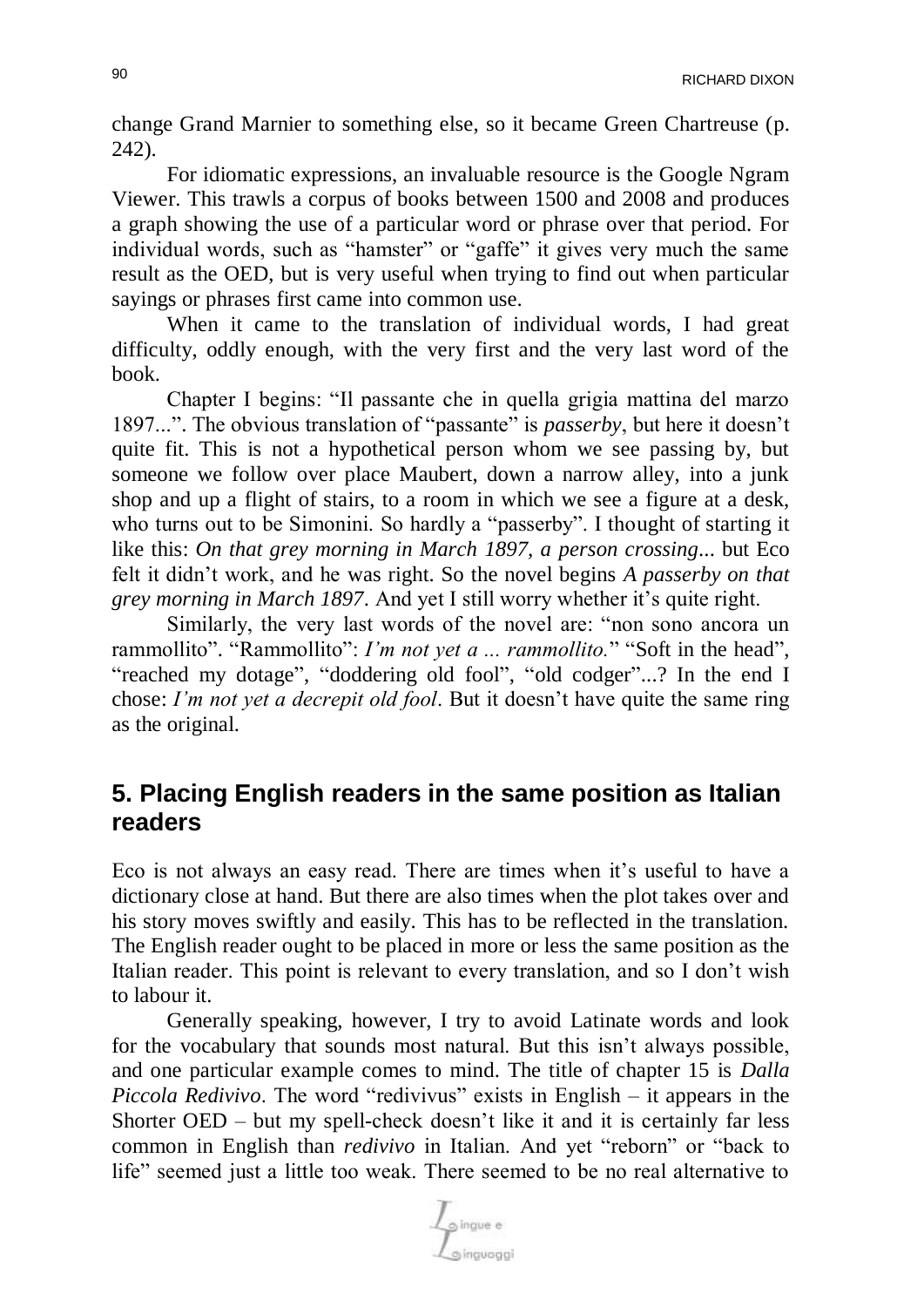"redivivus". So that was the word I chose, knowing that the English reader would have to work just a little harder.

Earlier I talked about negotiating between three languages but there is, in fact, a fourth: Latin. Here Italian readers are likely to be at an advantage over English-language readers, and so with Eco's agreement a little help was occasionally given.

It was vital, for example, that readers should understand the phrase *Odi ergo sum* – so vital that it was followed by a translation: "I hate therefore I am" (p. 16).

Likewise *carmina dant panem*. Readers need to know here that it's a misquotation. And so it became: "*carmina dant panem* – poetry *does* give you bread" (p. 29). Italicizing "does" indicates there's a little more to it.

Other phrases, such as "*lippis notum et tonsoribus*" (p. 409) were less easily translatable and it seemed safe to leave them in the air. And after all, the internet is there for any reader who wants to research a little further.

### **6. Three voices**

As previously mentioned, there are three different voices in the novel – those of Simonini, Dalla Piccola (his alter ego) and the Narrator. Each of their accounts is printed in a different typeface, but each voice also has to 'sound' different.

First, there is the Narrator. He sets the scene in Chapter One and helps to move the story along in later chapters.

The main voice is Simonini, the anti-Semitic, psychopathic protagonist. Eco, in describing him, says: "I have tried to make the main character the most cynical and disagreeable in all the history of literature". 4 In other interviews, he frequently uses the word "grotesque". This image was important when it came to choice of words. What was the best translation of a particular adjective, describing a particular situation? It was often the word that highlighted the grotesqueness of the situation, that emphasized Simonini's repugnance as a character.

With Dalla Piccola it was more difficult. His voice is often nebulous and confused – it's not clear at first whether he is a real character or a figment of Simonini's imagination. Here it was a question of working on sound. William Weaver, in an interview, had this to say: "I think ear has a great deal to do with it. And I mean that literally. I often read my translation aloud. Quite often it can be technically correct but not sound right. The rhythm isn't quite right, and maybe it just needs a comma somewhere, or something like that". 5

<sup>5</sup> William Weaver, The art of Translation no.3: interviewed by Willard Spiegelman.



<sup>4</sup> Interview with Paul Holdengräber, New York: 8th November 2011.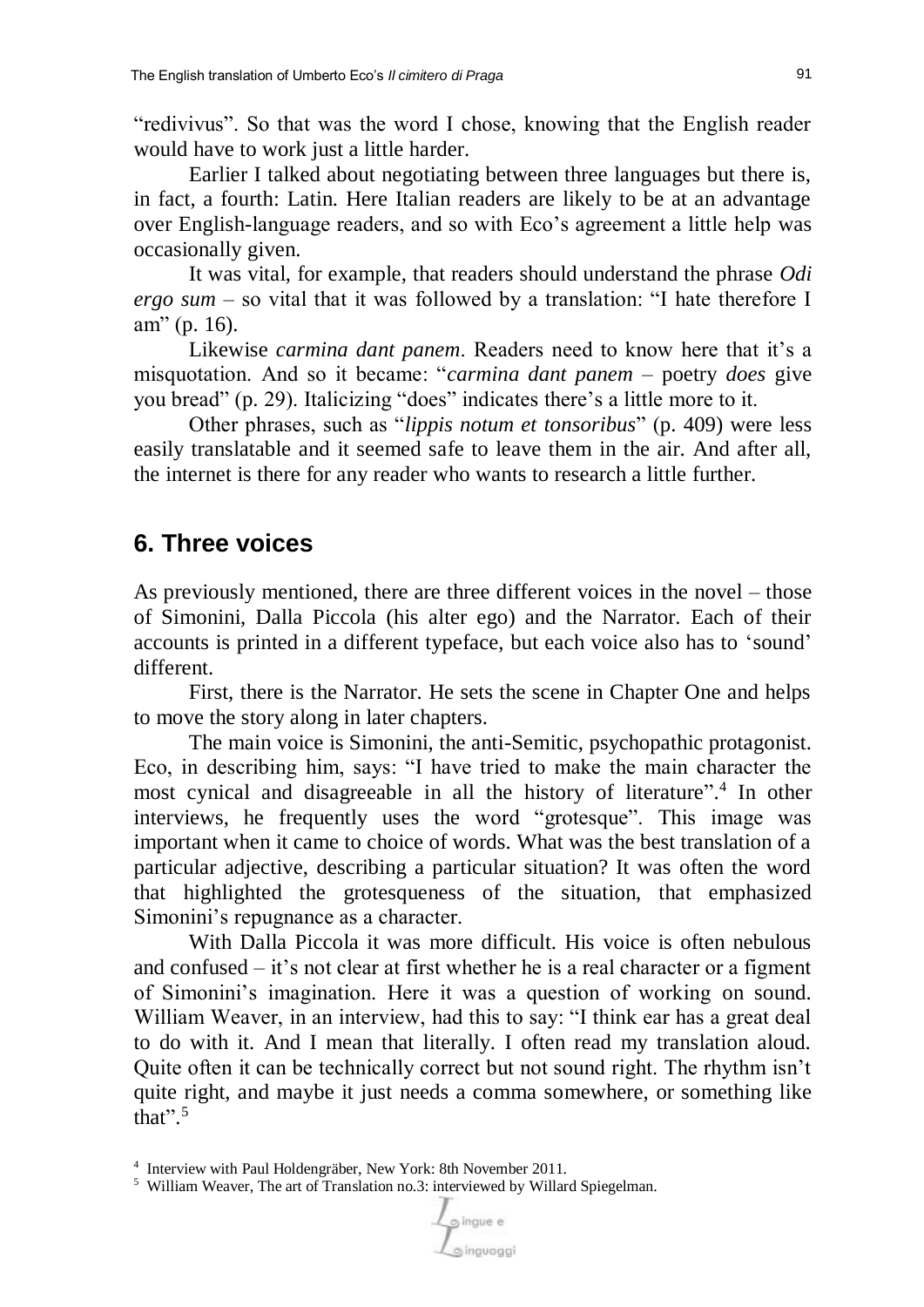ed and the state of the state of the state of the state of the state of the state of the state of the state of the state of the state of the state of the state of the state of the state of the state of the state of the sta

Sounding right, in the end, means sounding something like how the author would have sounded (or how the translator imagines the author would have sounded) if he had been writing in English. Jim Kates, a former president of the American Literary Translators Association, was asked in an interview what makes a good translation, and he gave this answer: "What I want in a translation is one that reads smoothly with a voice that I can be reasonably convinced is the voice of the author. The translator is putting on a mask and the quality of that mask should attempt to replicate the author's face".<sup>6</sup>

**Bionote**: Richard Dixon's translation of Umberto Eco's *The Prague Cemetery* was published by Houghton Mifflin Harcourt, New York and Harvill Secker, London in 2011. He was one of the translators of the first complete English translation of the *Zibaldone* by Giacomo Leopardi (Farrar Straus and Giroux, New York; Penguin Books, London, 2013). He has also translated: Umberto Eco, *Inventing the Enemy* (Houghton Mifflin Harcourt, New York; Harvill Secker, London, 2012); Umberto Eco, author's revisions for a new edition of *The Name of the Rose* (Mariner Books, 2014); Roberto Calasso, *Ardor* (Farrar Straus and Giroux, New York; Allen Lane, London, 2014); Roberto Calasso, *The Art of the Publisher* (Farrar Straus and Giroux, New York; Penguin, London, 2015), Umberto Eco, *Numero Zero* (Houghton Mifflin Harcourt, New York; Harvill Secker, London, 2015). Forthcoming translations: Marco Santagata, *Dante: The Story of His Life* (Harvard University Press, 2016); Antonio Moresco, *Distant Light* (Archipelago Books, March 2016).

o inque e